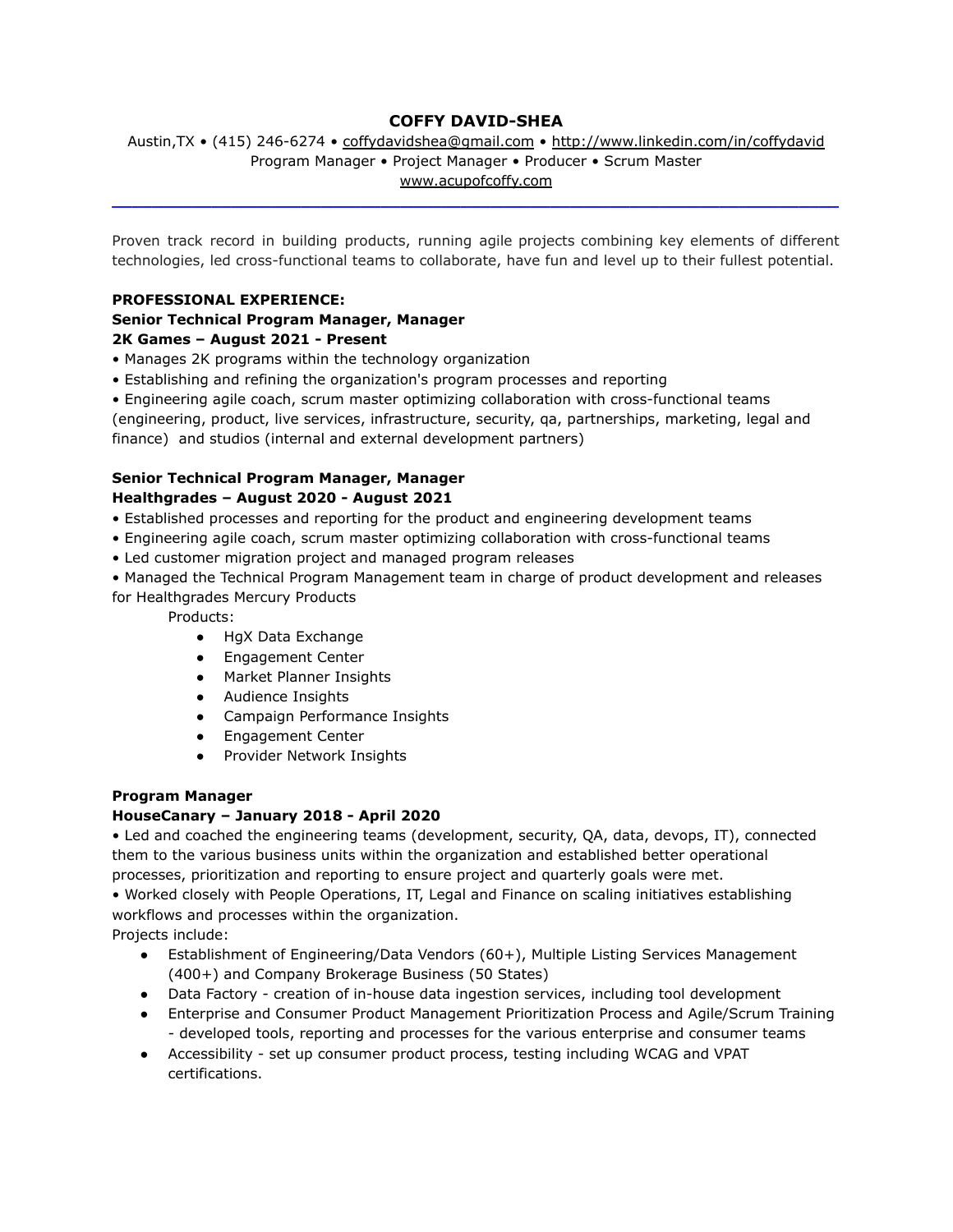- Devops, IT, Security and Compliance Prioritization and creation of an internal ticketing system, AWS Legacy Shutdown, CCPA, SSO/Okta Integration and Software Vendor Audits.
- Employee Resources Page, Onboarding-Offboarding, 3rd Party Software Management Training/Employee Development Process creation, is also the current de facto process.

# **Program Manager, Google Play Movies and TV**

# **Google – March 2016 – January 2018**

• Led and managed the Content Engineering team and served as liaison to the Operations team in prioritizing development requests and production issues.

• Coordinated with the various cross-functional teams and created documentation and workflows to streamline processes.

• Developed testing, rollout plan and launched the Avails Automation process reducing manual processing time 40% and increasing cycle time improvement to 80%.

• Managed Google Play Movies Engineering Team Quarterly OKR Process.

- Established and managed Google Play Movies dogfood program for Samsung, LG and Roku Devices.
- Led, managed and operationalized the following Google Play Movie projects:
	- Google Play Movies Debut titles "Rememory" (2017) and "Amityville:The Awakening" (2017)
	- Migration of Operation toolsets from legacy systems
	- Creation of Pricing 2.0 Tool
	- Middle East and Vietnam Expansion
	- Catalog Overrides and Ownership Transfer

# **Program Manager**

# **Gracenote – November 2013 – March 2016**

• Managed multiple EPG (Electronic Programming Guide) projects with the internal and external global groups (Product, Content Operations, Engineering, Content Tools, Quality Assurance, Customer Engagement Teams, Legal, Business Development and 3rd party vendors) located in the various offices for Gracenote's eyeQ and legacy products.

• Coordinated with the various offices in information sharing/training of the eyeQ and legacy products and content operations post the Tribune acquisition.

• Led, improved project processes and completed the following:

- Middle East eyeQ expansion with 3rd party vendors.
- Middle East migration with Gracenote acquired company What's On India.
- China eyeQ expansion with 3rd party vendors.
- India and Indonesia eyeQ expansion with Gracenote acquired company What's On India.
- Australia switch from 3rd party vendor to Gracenote acquired company HWW.
- Brazil migration switch from 3rd party vendor to Gracenote/TMS Latin America data.

• Managed 35 different global EPG (Electronic Programming Guide) vendor relationships.

• Coordinated with the various internal teams (Product, Content Operations, Engineering, Content Tools, Quality Assurance, Customer Engagement Teams, Legal and Business Development) in triaging global content and vendor issues for Gracenote's eyeQ and legacy products.

• Collaborated with Quality Assurance and the Content Technology teams and improved monitoring and alert systems for supplier deliverables and decreased ticket issues by 70%.

# **Media Producer; Operations & Production Project Manager (Contract) adRise, Inc. – March 2013 to October 2013**

• Oversaw operations, programming and partner management for SmartTV and iOS tablet applications.

• Managed partner onboarding to application/content development and release on the various devices (ROKU, SAMSUNG, LG, Opera and iOS tablets).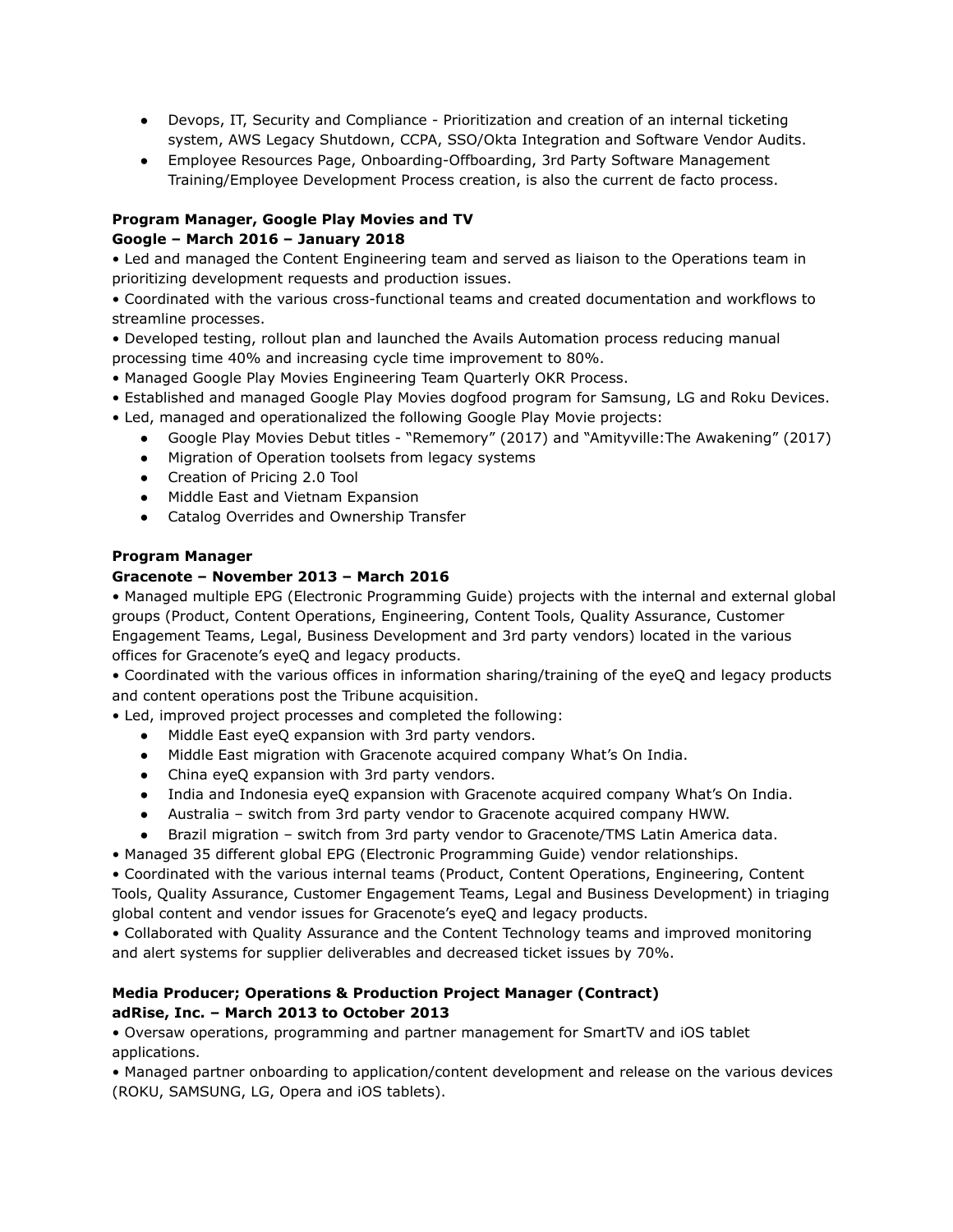• Released 40 Samsung SmartTV and Blu-ray apps.

#### **Media Producer; Operations & Production Project Manager (Contract) Social Media/Edutainment Start-Up – August 2012 to March 2013**

• Strategy, operations and business plan development.

# **Senior Manager and Producer, Home Entertainment VIZ Media LLC – January 2008 to August 2012**

• Oversaw all aspects of Digital, Blu-ray and DVD production (P&L, budgets, timeline) for new releases and catalog titles, including bonus content and promotional materials.

• Produced over 200+ Blu-ray/DVD/Digital Viz Media and New People (Viz Pictures) titles for distribution.

• Established and maintained relationships (project management including title set-up/metadata management and reporting for all products) with various distribution partners (Warner Home Video, Hulu, Apple iTunes, Microsoft Xbox, Sony Playstation Network, Netflix, Amazon, Google Play/YouTube and Crunchyroll).

• Vendor sourcing and management for Digital encoding, transcoding, Blu-ray and DVD Authoring, Bonus Content creation and promotional materials (Subatomic Digital, Beyond Pix, Giant Interactive, ZAP SF, Crest Digital, Video Arts, Freelancers and Viz internal teams).

- Designed and implemented various product development and production workflows.
- Created and implemented the overall Digital, Blu-ray and DVD production budget.
- Collaborated with the other Home Entertainment managers, producers and creative teams, as well as vendors and partners to streamline production of all products with attention to quality and budget.

• Worked with various licensing partners (Viz Media Europe/Kaze, Pokémon International, and MadMan Entertainment) and production companies (Bang Zoom Entertainment, NightJar, and Studiopolis) and translation facilities (JNProductions and MX Media) in contract negotiation and facilitating asset management and distribution.

- Cut costs by optimizing the packaging production process and streamlining Blu-ray/DVD workflows.
- Spearheaded the Blu-ray production process and workflow.
- Maintained and managed all DVD/Blu-ray Production delivery schedules.

• Worked with the various teams (Producers, Creative, Licensing and Marketing) in product development and package design (standard and ultimate collector editions).

• Sourced and managed pre-press (Quadgraphics) facilities, printers (Shorewood, AGI, MPS, Childer's, Influence Communications, J&L Printing and Disc Graphics), replication and distribution facilities (Technicolor, Crest Digital, Cinram, AmericDisc and Simon and Schuster) for packaged products.

#### **Technical Analyst/AV Production Manager**

#### **Y&R San Francisco – June 2006 to November 2007**

• Managed and maintained the agency's editing suites and researched solutions to solve existing work production issues.

• Provided software/hardware support to creative and interactive departments to improve workflow and processes.

• Researched solutions to solve existing work production issues and provided software/hardware support to the entire agency to improve workflow and production.

#### **ADDITIONAL EXPERIENCE:**

Certified Scrum Master - Scrum [Alliance](http://scrumalliance.org), License 000349917 Path to [Agility](https://pathtoagility.com) Practitioner (Agile [Velocity\)](https://agilevelocity.com), Volunteer, Agile [Austin](https://www.agileaustin.org) Member, **Project [Management](https://www.pmi.org) Institute** PMP [Certification](https://www.pmi.org/certifications/types/project-management-pmp) , Salesforce [Administrator](https://trailhead.salesforce.com/credentials/administratoroverview?gclid=Cj0KCQjw6ar4BRDnARIsAITGzlC3UFzN5Cq6I0P4iqcToXqzYbHSZx6zpEyrvAKIB2WHBXCwYNtP1Q4aAvxvEALw_wcB&utm_source=google_sem&utm_medium=paid&utm_campaign=783635661&utm_content=41638882740&utm_keyword=salesforce%20admin%20certification&ef_id=Cj0KCQjw6ar4BRDnARIsAITGzlC3UFzN5Cq6I0P4iqcToXqzYbHSZx6zpEyrvAKIB2WHBXCwYNtP1Q4aAvxvEALw_wcB:G:s&s_kwcid=AL!4604!3!187241050484!e!!g!!salesforce%20admin%20certification&pcrid=187241050484&pdv=c) Certification - In Progress Volunteer, Talks at [Google](https://talksat.withgoogle.com)